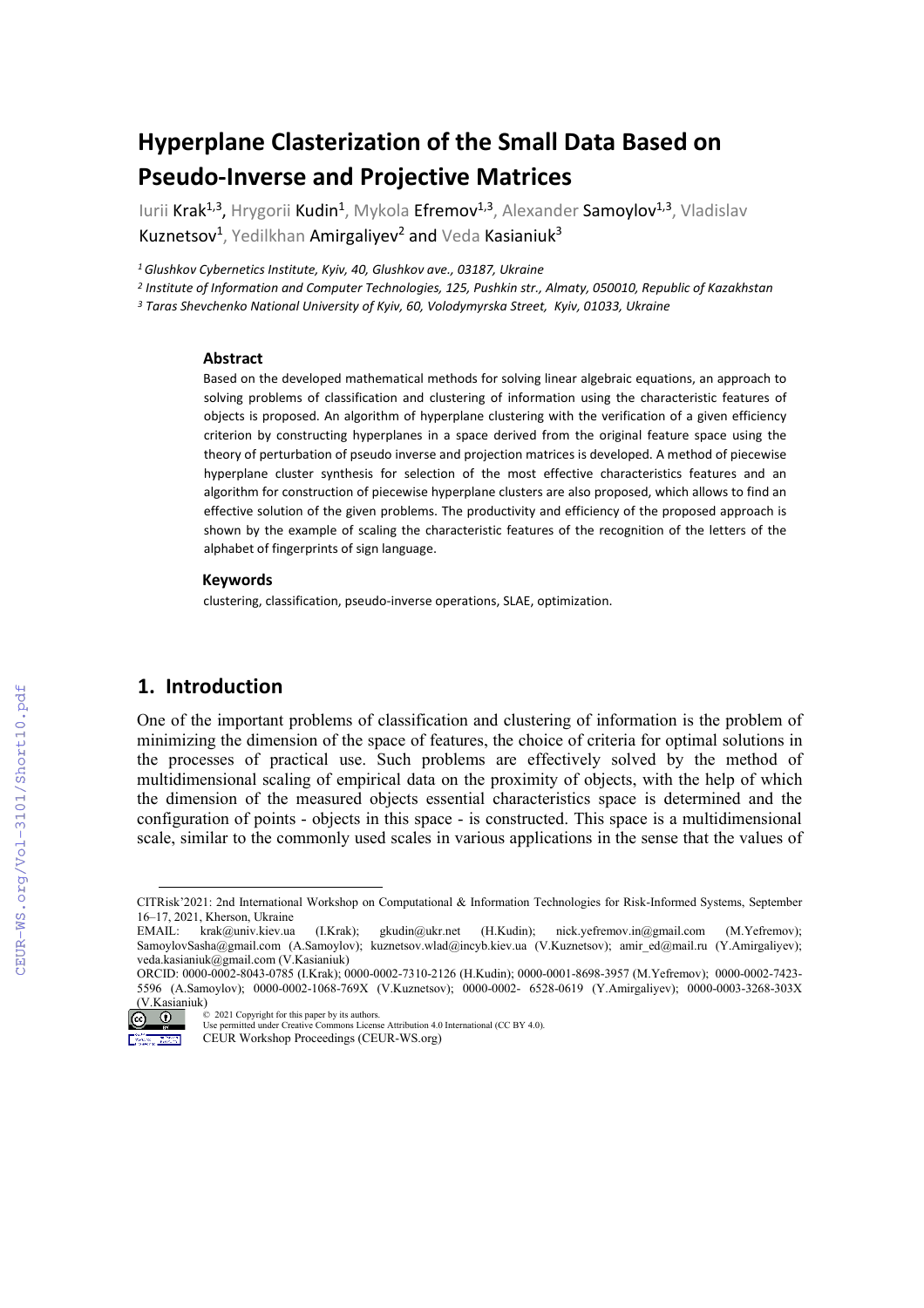the specially generated essential characteristics of the measured objects correspond to certain positions on the axes of the new space [1]-[5].

The purpose of this work is the development of mathematical methods for the synthesis of systems for solving problems of classification and clustering based on information about the characteristic features of objects [6]-[10]. These problems are proposed to be solved by constructing hyperplanes in a space derived from the original space of features using theory of perturbation of pseudo-inverse and projection matrices and solving systems of linear algebraic equations. The paper proposes a method for synthesizing a piecewise hyperplane cluster to isolate the most effective characteristic features and an algorithm for constructing piecewise hyperplane clusters that allow you to find an effective solution to the problems. The performance and efficiency of the proposed approach is shown on the example of the scaling of characteristic features for recognizing the letters of the fingerprint alphabet of the sign language [8], [9], [11].

# **2. Related works**

The problem of synthesis of a piecewise hyperplane cluster for a training sample of vectors

 ${\Omega}^0 = \{x : x(i) \in E^m, i = \overline{1,n}\}\,$  where  $x(1),...,x(n)$  - vectors from the Euclidean space of features  $E<sup>m</sup>$  is to build a cluster so that the training sample points in this space are located quite close, in the sense of a given distance criterion, to some set of hyperplanes that are formed according to this sample.

Note that in the formulation of this problem for clustering of information, the components of the set of hyperplanes are not known in advance. Therefore, for the correct construction of piecewise hyperplane clustering procedures, it is assumed that vectors  $x(1),...,x(n)$  from the space of features  $E^m$  can belong to one of several hyperplanes  $L(A(k), b(k))$ , where  $A(k) \in E^{s \times m}$ , *b*(*k*)∈ *E*<sup>*s*</sup>, *k* = 1,2,... some given dimension *s*, (*s* < *m*). Here *A*(*k*) and *b*(*k*) are matrix and vector parameters, respectively, for a fixed hyperplane  $L(A(k),b(k))$ ,  $k=1,2,...$ .

The proposed method of a piecewise-hyperplane cluster synthesis is based on using the representation of hyperplanes by means of a set of solutions (pseudo solutions) of systems of algebraic equations.

$$
A(k)x = b(k) \tag{1}
$$

$$
L(A(k),b(k)) =
$$

$$
= \{x \in E^m : x = A^+(k)b(k) + Z(A(k))z, z \in E^m\}.
$$
 (2)

Here  $A^+$  - pseudo inverse matrix,  $Z$  - projection matrix.

Let us give some mathematical results on the inversion (pseudo inversion) of matrices and the construction of projection matrices, which are important for solving the problem of synthesizing a piecewise-hyperplane cluster.

Let the matrix be given  $A = (a_{ij})$ ,  $i = \overline{1,m}$  *j* =  $\overline{1,n}$  and we write down, which are important in further studies, the representations of this matrix in columns or rows, respectively:

$$
A = (a(1) \dots a(n)), a(j) \in E^m, j = \overline{1, n},
$$
  

$$
A = \begin{pmatrix} a_{(1)}^T & \dots & a_{(m)}^T \end{pmatrix}^T, a_{(i)}^T \in E^n, i = \overline{1, m},
$$

where  $T$  - transpose symbol.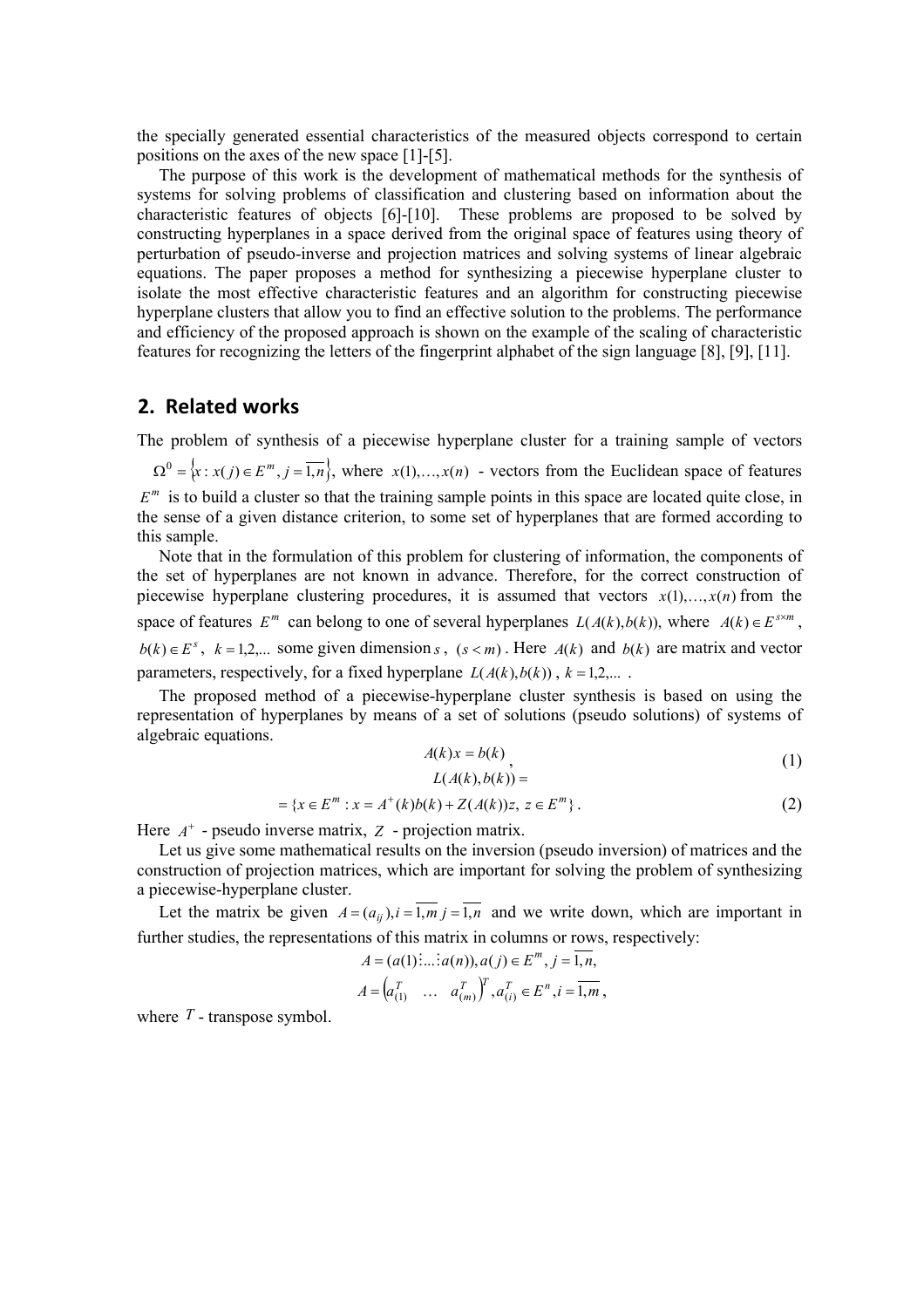We consider the singular decomposition of an arbitrary matrix *A* of dimension  $m \times n$  of rank  $r \le \min(m, n)$  in the form  $A = \sum \lambda_i u_i v_i^T$ *r*  $A = \sum_{i=1}^r \lambda_i u_i v_i^T$ , where:  $\lambda_1^2 \geq ... \geq \lambda_r^2 > 0$  - non-zero eigenvalues of matrices  $AA<sup>T</sup>, A<sup>T</sup>A$ ;  $v_i \in E<sup>n</sup>, i = 1, r$  - orthonormal set of eigenvectors of the matrix  $A<sup>T</sup>A$ , which correspond to non-zero eigenvalues  $\lambda_i^2$ ,  $i = \overline{1, r}$ ,  $A^T A v_i = \lambda_i^2 v_i$ ,  $i = 1, r, v_i^T v_j = \delta_{ij} u_i \in E^m$ ,  $i = 1, r$ orthonormal set of eigenvectors of the matrix  $AA<sup>T</sup>$ , which also correspond to non-zero eigenvalues  $\lambda_i^2$ ,  $i = \overline{1, r}$ ,  $AA^T u_i = \lambda_i^2 u_i$ ,  $i = 1, r$ ,  $u_i^T u_j = \delta_{ij}$ ,  $\delta_{ij}$  - Kronecker's symbol.

Let us give the definition of a pseudo inverse matrix in the Penrose optimization form [12]. For a matrix  $A \in E^{m \times n}$ , a pseudo inverse matrix  $A^+ \in E^{m \times n}$  is defined by the relation:

$$
\forall b \in E^{m} \quad A^{+}b = \arg \min_{x \in \Omega_{A}(b)} ||x||^{2}.
$$

Here  $\Omega_A(b) = Arg \min_{x \in E^n} ||Ax - b||^2$ .

Also, using the singular representation of the matrix  $A \in E^{m \times n}$ , the pseudo inverse matrix  $A^+ \in E^{n \times m}$  can be represented as [13]:

$$
A^+ = \sum_{j=1}^r v_j u_j^T \lambda_j^{-1}.
$$

Will consider important for practical application, matrices that are defined and calculated using matrices  $A \times A^+$ :

1) a projection matrix  $P(A) = A^+ A = \sum_{i=1}^{\infty}$  $+$  *r*  $\frac{r}{2}$  $P(A) = A^+ A = \sum_{i=1}^{r} v_i v_i^T$  that is an orthogonal projector onto the subspace  $L_{A^T}$  generated by the row vectors of the matrix  $A$ ;

2) projection matrix  $Z(A) = I_n - P(A)$  - orthogonal projection onto a subspace orthogonal to a subspace  $L_{A^T}$ ,  $I_n$  - unit matrix;

3) matrix 
$$
R(A) = A^+(A^+)^T = \sum_{j=1}^r v_j v_j^T \lambda_j^{-2}
$$
.

Note the important properties of projection matrices *P* and *Z* :

$$
P(A) + Z(A) = I_n, P(A) = A^* A,
$$
  

$$
P(A) = \sum_{i=1}^r v_i v_i^T, Z(A) = \sum_{i=r+1}^r v_i v_i^T.
$$

Note that the calculation of the pseudo inverse matrix for an arbitrary matrix can be reduced to the calculation of the corresponding to it some inverse matrix using the following relations:

$$
A^+ = (A^T A)^+ A^T = A^T (A A^T)^+, A^+ = R(A) A^T.
$$

Using the above mathematical ratios for the inversion and pseudo inversion of matrices, we write the necessary formulas for the synthesis of a piecewise hyperplane cluster.

The distance  $\rho(x(j),L(A,b))$  from the point  $x(j)$  to the hyperplane  $L(A,b)$  will be found from the relation

$$
\rho^{2}(x(j),L(A,b)) = \|A^{+}(b - Ax(j))\|^{2}, \|x\|^{2} = x^{T}x.
$$

To calculate the sum of the squares of the distances of the set of points  $x(j)$ ,  $j = \overline{1,n}$  to the hyperplane  $L(A,b)$ , we use the following formula: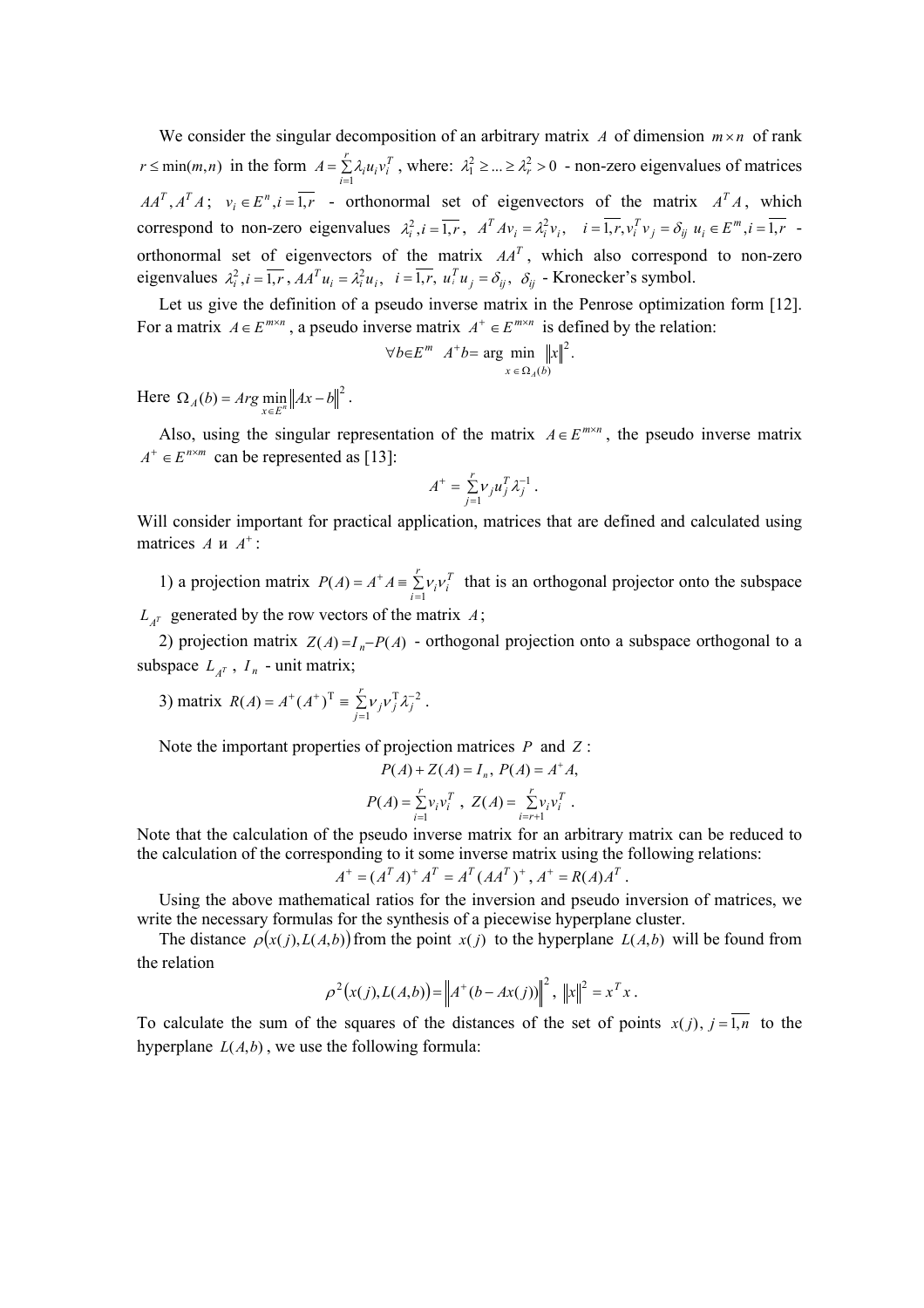$$
\rho^2(\big\{x : x(j), j = \overline{1, n}\big\}, L(A, b)) =
$$
  
= 
$$
\sum_{j=1}^n (b - Ax(j)) \prod_{j=1}^T R(A^T) (b - Ax(j)) =
$$
  
= tr R(A^T) 
$$
\sum_{j=1}^n (b - Ax(j)) (b - Ax(j))^T.
$$

Here *tr*() - matrix trace.

Then, for given values *A*,  $x(j)$ ,  $j = \overline{1,n}$ , the optimal value of the vector of the right-hand side of the system of equations determining the hyperplane is determined from the conditions

$$
b_{opt} = A\hat{x} =
$$
  
= arg min<sub>b∈R<sup>5</sup></sub>  $\rho^2 \left\{ \left\{ x : x(j), j = \overline{1,n} \right\}, L(A,b) \right\} \hat{x} = \frac{1}{n} \sum_{j=1}^n x(j).$ 

From here, the distance  $\rho((x : x(j), j = \overline{1,n}], L(A,b))$  of the set of points  $x(j), j = \overline{1,n}$  to the hyperplane, with an optimal vector  $b_{opt}$ , is calculated by the following formula:

$$
\rho\big(\big\{x: x(j), j=\overline{1,n}\big\}, L(A,b_{opt}(A))\big) = (trA^+A\widetilde{X}\widetilde{X}^T)^{\frac{1}{2}},
$$

where  $\widetilde{X} = (\widetilde{x}(1)) \vdots \vdots \widetilde{x}(n)$ ,  $\widetilde{x}(j) = x(j) - \hat{x}, j = \overline{1,n}$ .

The optimal matrix  $A \in E^{s \times m}$  is defined as a solution of the problem

$$
A_{opt} = \arg \min_{AA^T = E_s, A \in E^{s \times m}} \rho^2 (\{x : x(j), j = \overline{1, n}\}).
$$
  

$$
L(A, b_{opt}(A))) = (u_{m-s+1}^T \dots u_m^T)^T.
$$

Wherein  $tr A_{opt}^{\dagger} A_{opt} X X^T = \sum_{j=m-s+1}$ + *A*  $\widetilde{V}\widetilde{V}^T$  –  $\overline{S}$  $tr A_{opt}^+ A_{opt} \widetilde{X} \widetilde{X}^T = \sum_{j=m-s+1}^r \lambda_j^2$ ,  $(u_1,...,u_m)^T (u_1,...,u_m) = I_m$ .

Using the above results on pseudo inversion of matrices and calculation of distances, a piecewise hyperplane clustering method is proposed. The idea of the method is to perform a sequence of steps, at each of which the parameters of the hyperplanes  $L(A(k),b(k))$ ,  $k=1,2,...$  are found. These hyperplanes are constructed within the framework of performance the requirements of the implemented hyperplane clustering efficiency criterion. As initial parameters of piecewise hyperplane clustering it is assumed that all the training set vectors  $x(1),...,x(n)$  from the space of features  $E^m$  are optimally approximated by the hyperplane  $L(A_{opt}(1), b_{opt}(1))$ . At these values  $A_{opt}(1)$ ,  $b_{opt}(1)$ , the performance efficiency criterion of hyperplane clustering is checked. If the efficiency criterion is satisfied, this means that the result of the construction of the piecewise hyperplane cluster is achieved by building the cluster with one hyperplane and those characteristic features are the optimal set. If the conditions of the efficiency criterion in the framework of this (first) hyperplane are not met, then the transition to the construction of the second hyperplane of the cluster is carried out. For this purpose, the vectors that determine the non-fulfillment of the efficiency criterion are excluded from the training sample, that is, a subset is formed  $\Omega^1 = \{x : x(j_1) \in E^m, j_1 = \overline{1, n_1}\}$ . Then the actions on the optimal approximation of the subset  $\Omega^1$  by the hyperplane  $L(A_{opt}(2), b_{opt}(2))$  are repeated, and at the new optimal values  $A_{opt}(2)$ ,  $b_{opt}(2)$  the fulfillment of the clustering efficiency criterion is checked. When the criterion is met, the result of the piecewise hyperplane cluster construction is reached, then the resulting vectors of characteristic features are added to the optimal set of features. When not performing -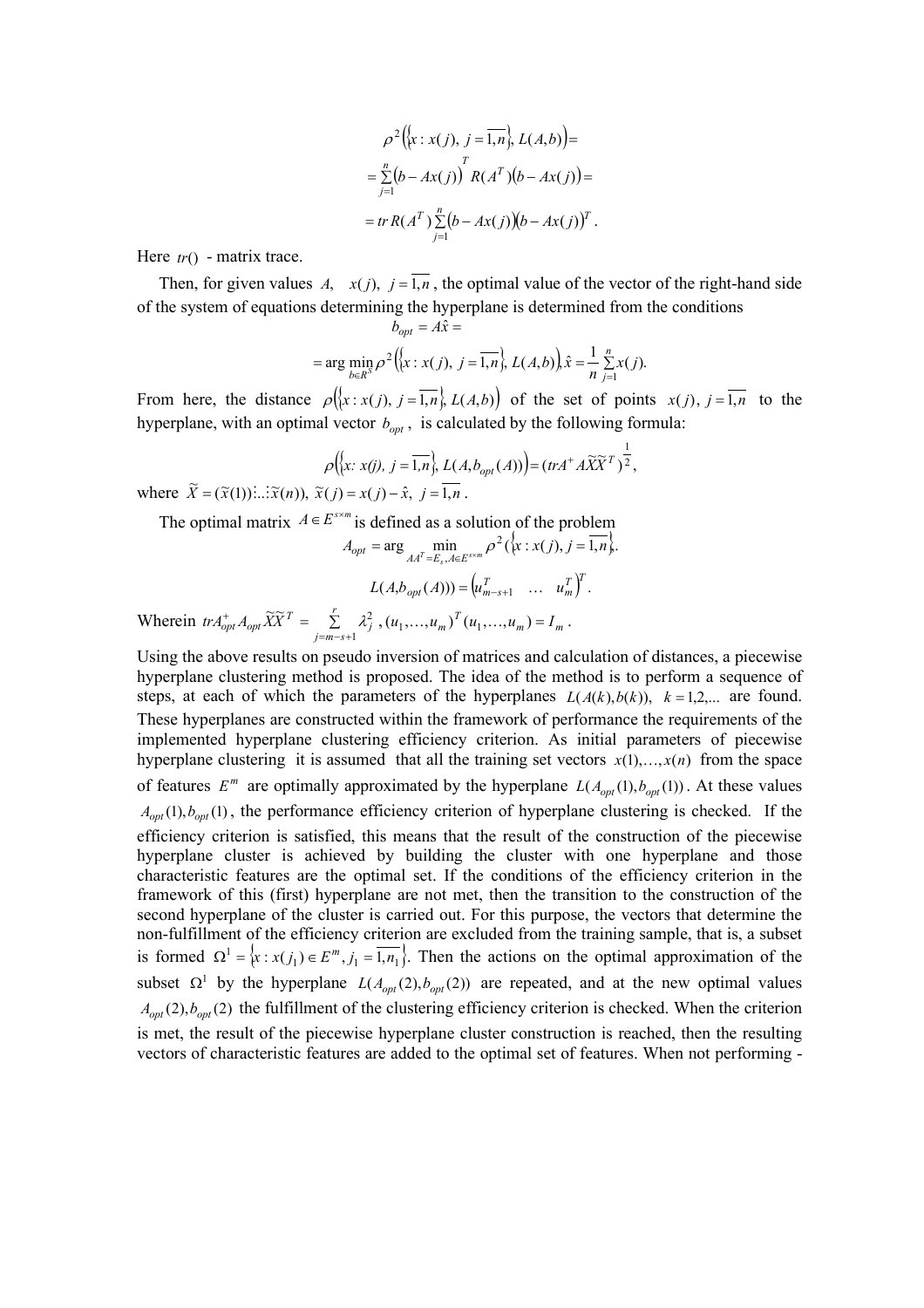it is necessary to exclude from the training sample those vectors that cause to the non-fulfillment of the efficiency criterion and repeat the procedure. Note that this finite recurrent process will always ensure the construction of an optimal piecewise hyperplane cluster.

## **3. Algorithm of synthesis of the piecewise hyperplane cluster**

Using the proposed method of synthesizing piecewise hyperplane clusters, the algorithm of such a synthesis can be represented as the following sequence of actions:

1. Formation of a single-link cluster (the number of a link in a cluster is an index in brackets):

1) All vectors of the training sample  $\Omega(0) = \{x : x(j) \in E^m, j = \overline{1,n}\}\$  from the space of features are to be optimally approximated by a hyperplane  $L(A_{opt}(1), b_{opt}(1))$ , which is defined as the set of solutions (pseudo-solutions) of systems of algebraic equations (1), (2), where  $A(k)$  and  $b(k)$  are respectively the matrix and vector parameters of a certain hyperplane (basic formulas for constructing a hyperplane cluster are implemented).

2) To form a set  $\Omega(1) = \{x : x(j_1) \in E^m, j_1 = \overline{1, n_1}\}$  of points  $\Omega(0)$  for which the condition is satisfied, namely:

$$
(b_{\text{lopt}}(1) - A_{\text{lopt}}(1)x(j_1))^T R(A_{\text{lopt}}^T(1)) \times
$$
  
×
$$
(b_{\text{lopt}}(1) - A_{\text{lopt}}(1)x(j_1)) > h_{\text{min}},
$$

where  $h_{\min}$  - valid distance of vectors from components of the cluster of hyperplanes. The linear dependence or independence of vectors that can be removed from the set makes it possible to simplify the form of the formulas for the distances of these vectors from the corresponding hyperplanes.

3) The stop of the algorithm at the stage of the first cluster link can be completed after the distance of each of the vectors of the training sample  $\Omega(0) = \{x : x(j) \in E^m, j = \overline{1,n}\}\)$  to the hyperplane  $L(A_{opt}(1), b_{opt}(1))$  does not exceed the allowable distance.

4) If the set  $\Omega(1) = \{x : x(j_1) \in E^m, j_1 = \overline{1, n_1}\}$  includes at least two vectors, then go on to form the second link of the cluster.

2. Formation of the second cluster link. Consists of the following:

1) From the set obtained in the process of building the first link  $\Omega(1) = \{x : x(j_1) \in E^m, j_1 = \overline{1, n_1}\}$ , a hyperplane  $L(A_{opt}(2), b_{opt}(2))$  defined as the set of solutions (pseudo - solutions) of a system of algebraic equations  $A_k(2)x = b_k(2), \quad k = 1, 2, \dots$  (3)

is constructed.

2) To calculate optimal  $A_{kopt}(2)$ ,  $b_{kopt}(2)$  for  $L(A_k(2), b_k(2))$ ,  $k = 1,2,...$ 

3) To form a set  $\Omega_k^0(2)$ ,  $k = 1,2,...$  by the distance of the vector  $x(j) \in \Omega^0(2)$  to each of the hyperplanes (3):

 $\rho^2(x:x(j), L(A_{kopt}(2),b_{kopt}(2))) = (b_{kopt}(2) - A_{kopt}(2)x(j))^T R^T(A_{kopt}(2)) \times \times (b_{kopt}(2) - A_{kopt}(2)x(j)),$ i.e., perform actions similar to paragraph 3 of the construction of the first link.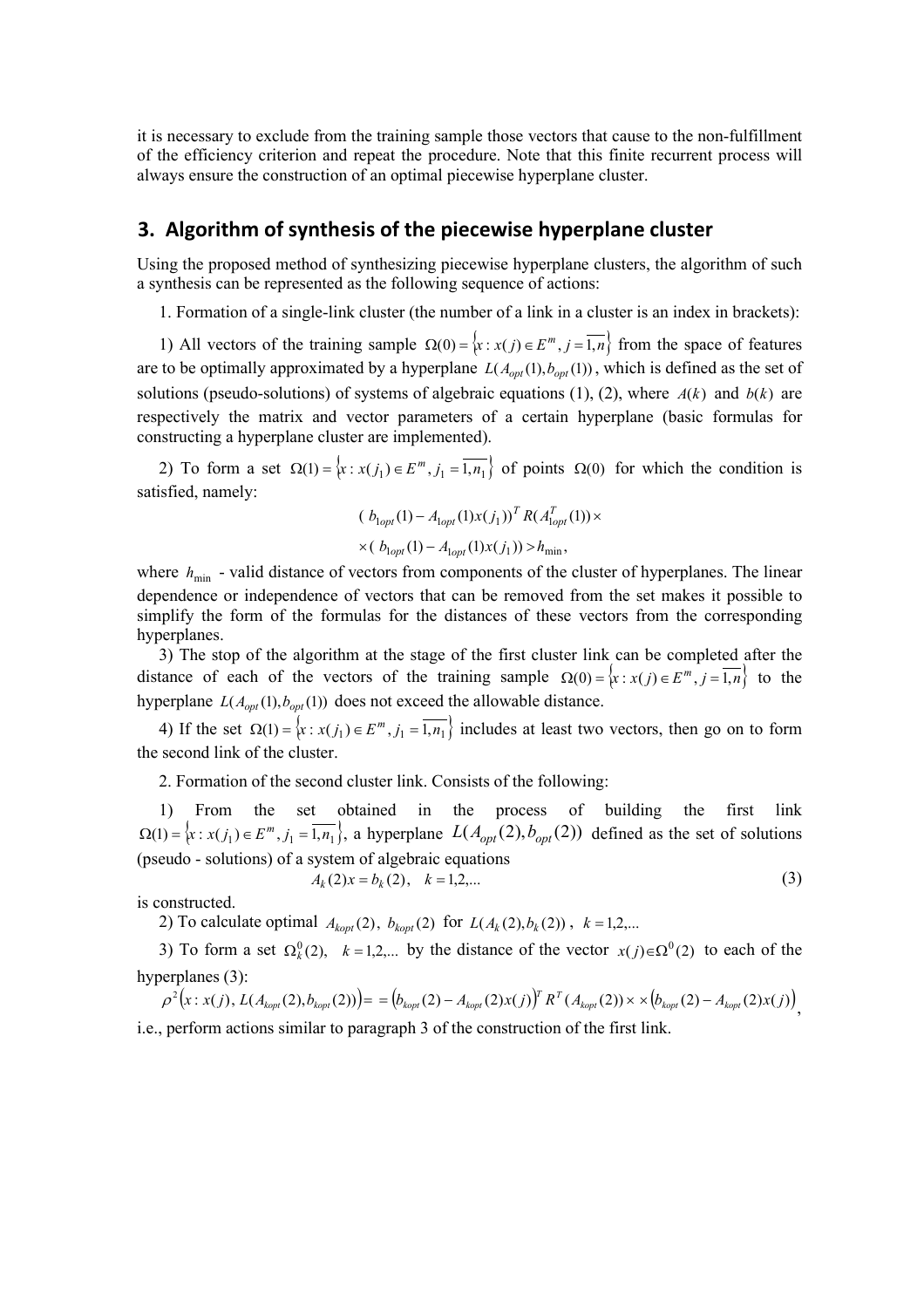4) To go to step 2 with new subsets  $\Omega_1^j(1), \Omega_2^j(1), j = 1, 2, \dots$  The superscript *j* denotes the number of iterations at the second link stage.

The algorithm is stopped at the stage of the second cluster link after the distances of each of the vectors of the corresponding partitioning element to the corresponding hyperplane are not improved.

The efficiency criterion of the carried out hyperplane clustering is checked (for example, the requirement of the level of compactness of the cluster links). When the criterion is fulfilled, the cluster is completed, and if it is unfulfilled, the transition to the formation of the third cluster link is carried out. Then the process repeats and, since it is finite, we will always find a solution to the clustering problem.

# **4. Experimental studies**

To test the effectiveness of the proposed method of scaling information, we used characteristic features for recognizing the dactyl letters of the Ukrainian sign language alphabet [6], [7]. As characteristic features, 52 features were taken, which were divided into 6 groups, depending on the method of their getting.



**Figure 1:** Dactylemes location on hyperplane of scaling and distances of dactylemes from hyperplane of scaling for three characteristic features

The construction of piecewise hyperplane clusters was carried out with groups of features that characterize the geometric - topological parameters of the human hand when showing the letters of the dactyl alphabet and for which an acceptable recognition quality was obtained [6]. Using the example of the classification of nine dactylemes  $(A, B, B, \Gamma, \mathcal{K}, I, \mathcal{C}, M, \check{H})$  according to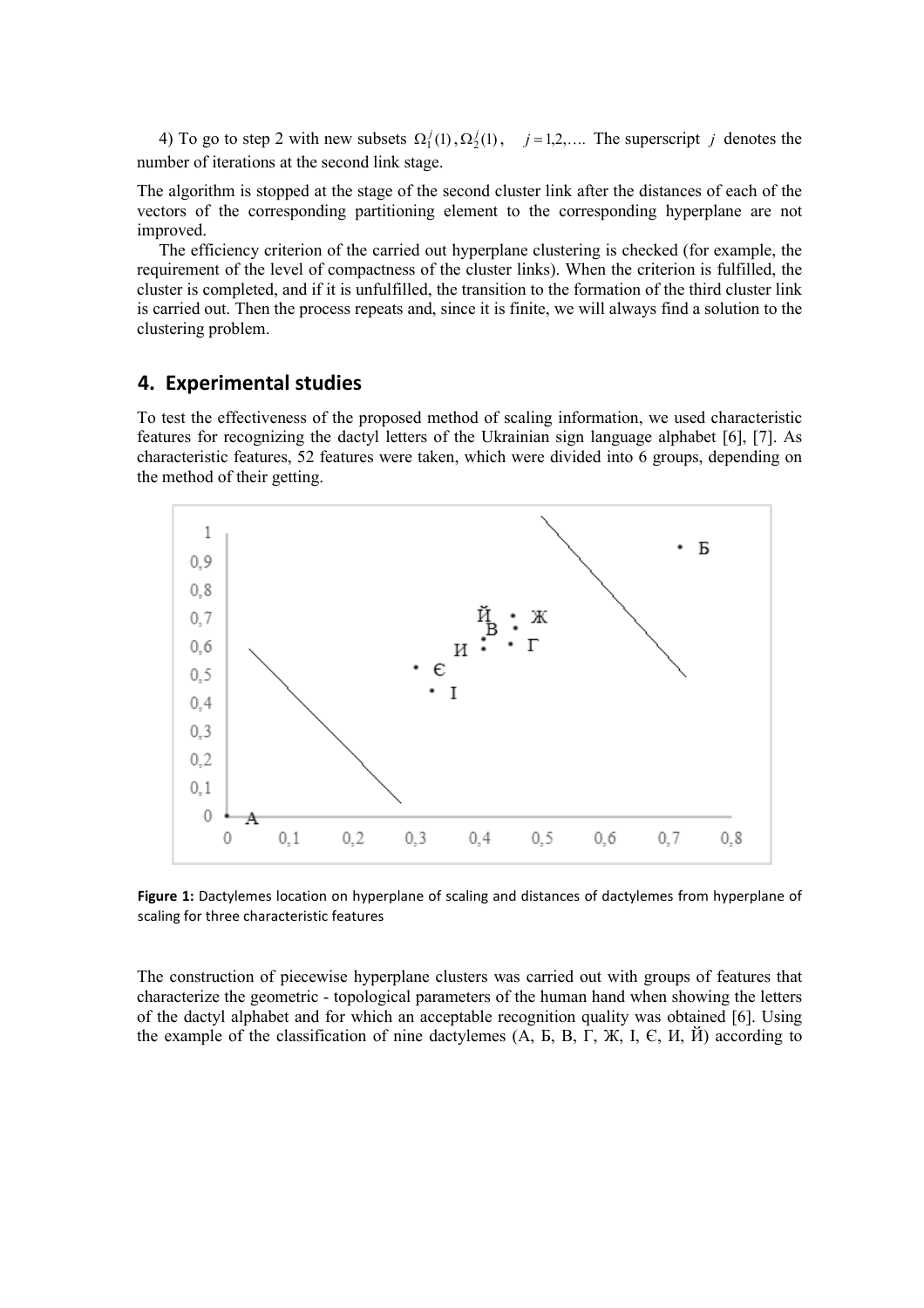three and five characteristic features, the separation of these dactylemes on the scaling plane was obtained. Wherein three characteristic features were taken: compactness, directionality, elongation, and in experiments with five features: the ratio of width to height, four angles values between vectors drawn from the center of the hand to the most distant points of the hand.

Experimental results using these three characteristic features are given in Fig. 1, where image of the dactylemes location on the scaling plane is normalized on the interval 0,1. Without reducing the generality of research, dactylem A was placed at the origin.

The results of clustering with using of five characteristic features are shown in Fig. 2., where the dactylem A was also placed at the origin.



**Figure 2:** Dactylemes location on hyperplane of scaling and distances of dactylemes from hyperplane of scaling for five characteristic features

The results of the experiments showed that using of five characteristic features makes it possible to get a clearer separability (the distance of the dactylemes from the scaling plane ranged from 0.1580 to 0.3828), while using three features the distances from the scaling plane were significantly less (ranging from 0.0306 to 0.1274) that is, three to five times less. The exception was dactylem  $\overline{b}$ , in the first case (0.0177) and in the second case (0.0073), the separability from the scaling plane was not insignificant in both cases.

# **5. Conclusions**

The paper proposes method and algorithm for multidimensional scaling of recognition objects characteristic features using the means of matrix pseudo inversion, building piecewise hyperplane clusters that provide a solution of the problem [14]-[18]. Proposed method makes it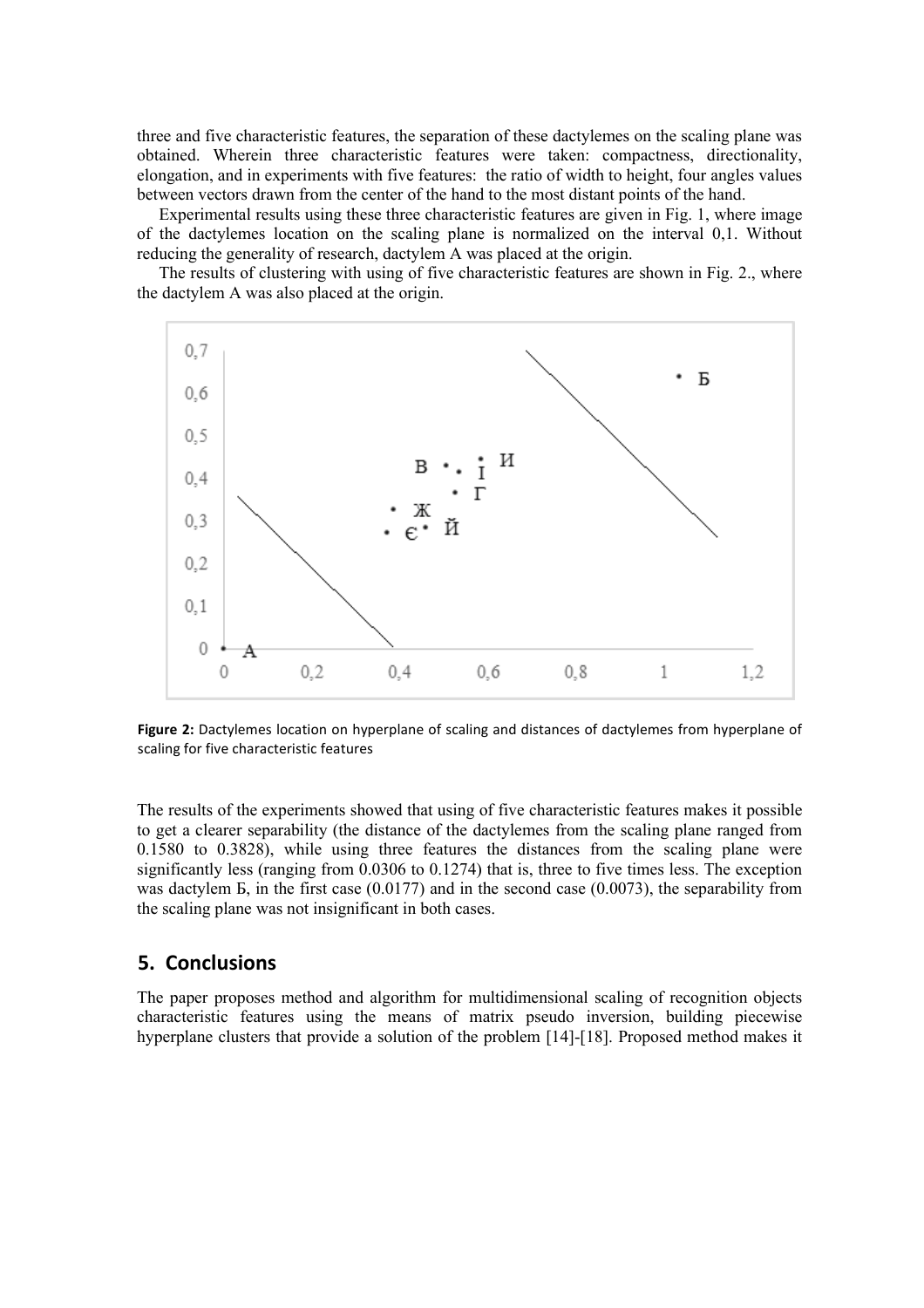possible to analyze information about the set of characteristic features and to identify those that are essential for solving the recognition problem that is important due to their significant number and for difficult separable classes [19]-[25]. The effectiveness of the proposed approach is shown by the example of obtaining clusters for dactylemes sign language in order to obtain the optimal number of characteristic features for effective recognition.

Subsequent research will focus on the study of different types of characteristics features and their impact on the quality of recognition.

#### **References**

- [1] M.Devison, Multidimensional scaling, Moscow: Finansy I Statistyka, 1988, 254 p.
- [2] P.Perera, P.Oza, V.M.Patel, One-Class Classification: A Survey, 2021, arXiv preprint. arXiv:2101.03064
- [3] M.Z.Zaheer, J.H.Lee, M.Astrid, A.Mahmood, S.I.Lee, Cleaning label noise with clusters for minimally supervised anomaly detection, 2021. arXiv preprint, arXiv:2104.14770
- [4] W.Sultani, C.Chen, M.Shah, Real-world anomaly detection in surveillance videos, In Proceedings of the IEEE conference on computer vision and pattern recognition, 2018, pp. 6479-6488
- [5] I.V.Krak, G.I.Kudin, A.I.Kulias, Multidimensional Scaling by Means of Pseudoinverse Operations, Cybernetics and Systems Analysis, 55(1), 2019, pp. 22-29. doi: 10.1007/s10559-019-00108-9
- [6] L.Cheng, Y.Wang, X.Liu, B.Li, Outlier Detection Ensemble with Embedded Feature Selection. In Proceedings of the AAAI Conference on Artificial Intelligence, 34(04), 2020, pp. 3503-3512.<https://doi.org/10.1609/aaai.v34i04.5755>
- [7] S.A.N.Alexandropoulos, S.B.Kotsiantis, V.E.Piperigou, M.N.Vrahatis, A new ensemble method for outlier identification, In 2020 10th International Conference on Cloud Computing, Data Science & Engineering, IEEE, 2020, pp. 769-774. doi: 10.1109/Confluence47617.2020.9058219
- [8] Iu.G[.Kryvonos,](http://link.springer.com/search?facet-creator=%22Iu.+G.+Kryvonos%22) Iu.V[.Krak,](http://link.springer.com/search?facet-creator=%22Iu.+V.+Krak%22) O.V[.Barmak,](http://link.springer.com/search?facet-creator=%22O.+V.+Barmak%22) D.V[.Shkilniuk,](http://link.springer.com/search?facet-creator=%22D.+V.+Shkilniuk%22) Construction and identification of elements of sign communication, [Cybernetics and Systems Analysis,](http://link.springer.com/journal/10559) 49 (2), 2013. pp. 163- 172
- [9] Yu.V.Krak, A.A.Golik, V.S.Kasianiuk, Recognition of dactylemes of Ukrainian sign language based on the geometric characteristics of hand contours defects. Journal of Automation and Information Sciences, 48(4), 2016, pp. 90-98
- [10] J.T.O'Brien, C.Nelson, Assessing the Risks Posed by the Convergence of Artificial Intelligence and Biotechnology, Health security, 18(3), 2020, pp. 219-227. <https://doi.org/10.1089/hs.2019.0122>
- [11] I.V.Krak, O.V.Barmak, S.O.Romanyshyn, The method of generalized grammar structures for text to gestures computer-aided translation, Cybernetics and Systems Analysis, 50(1), 2014, pp.116-123. doi: 10.1007/s10559-014-9598-4
- [12] R.Penrose, A generalized inverse for matrices. Proceeding of the Cambridge Philosophical Society, 51, 1955, pp. 406-413
- [13] A.Ben-Israel, T.N.E.Greville, Generalized inverse: Theory and Applications, (2-nd Ed.), Springer-Verlag, New York, 2003, 420 p.
- [14] G.Markowsky, O.Savenko, S.Lysenko, A.Nicheporuk, The Technique for Metamorphic Viruses' Detection Based on Its Obfuscation Features Analysis, In ICTERI Workshops, CEUR Workshop Proceedings, Vol. 2104, 2018,pp. 680-687